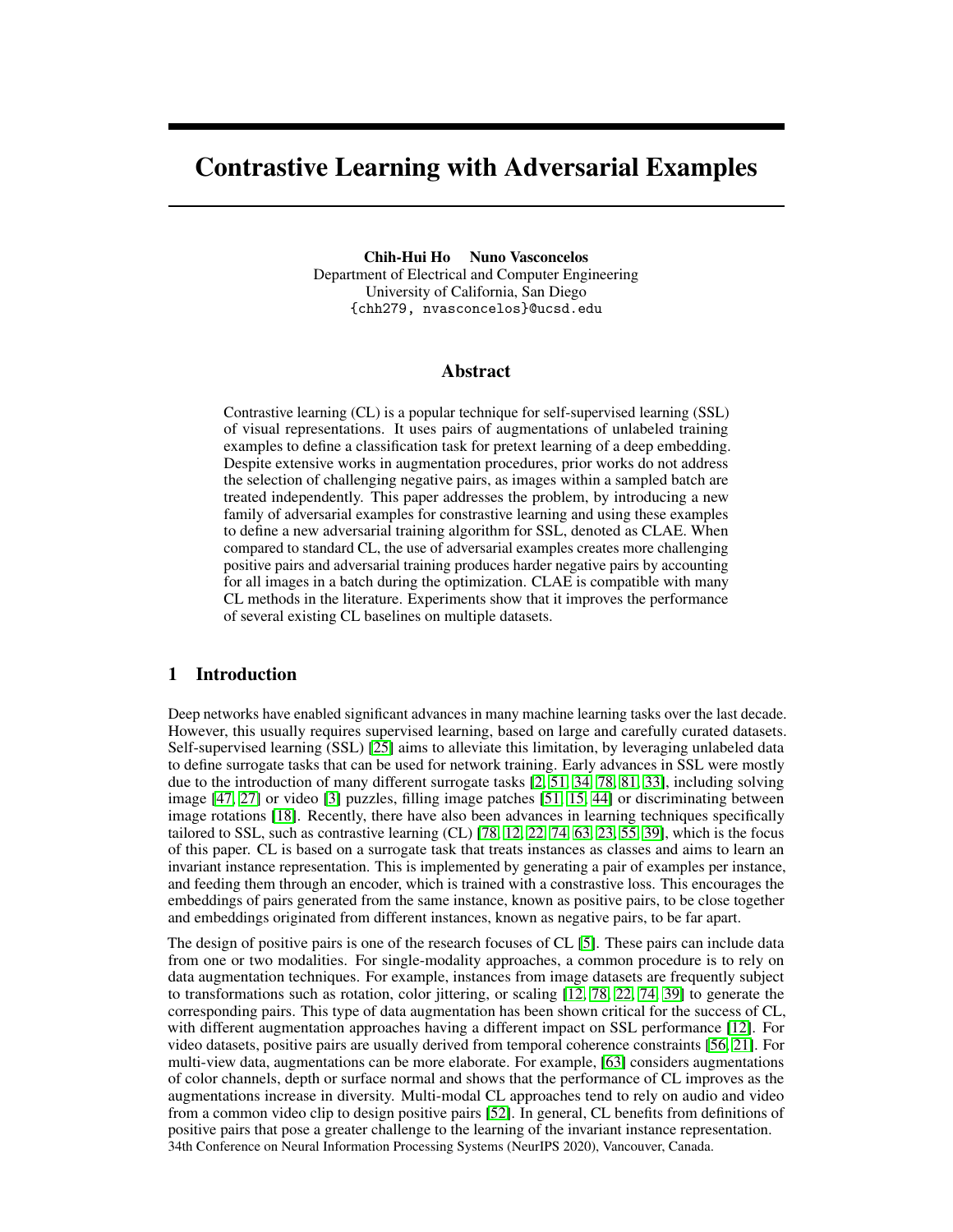Unlike the plethora of positive pair selection proposals, the design of negative pairs has received less emphasis in the CL literature. Since CL resembles approaches such as noise contrastive estimation (NCE) [\[20\]](#page-9-7) and N-pair [\[59\]](#page-11-7) losses, it can leverage hard negative pair mining schemes proposed for these approaches [\[7,](#page-9-8) [59\]](#page-11-7). However, because they treat each instance independently, previous SSL works do not consider CL algorithms that select difficult negative pairs within a batch. This is unlike CL methods based on metric learning [\[30,](#page-10-7) [59,](#page-11-7) [54,](#page-11-8) [62\]](#page-11-9), which seek to construct batches with challenging negative samples.

In this work, we seek a general algorithm for the generation of diverse positive and challenging negative pairs. This is framed as the search for instance augmentation sets that induce the largest optimization cost for CL. A natural approach to synthesize these sets is to leverage adversarial examples [\[79,](#page-12-3) [10,](#page-9-9) [19,](#page-9-10) [11,](#page-9-11) [76,](#page-12-4) [76\]](#page-12-4), which are crafted to attack the network and can thus be seen as the most challenging examples that it can process. We note that the goal is not to enhance robustness to adversarial attacks, but to produce a better representation for SSL. This is in line with recent studies in the adversarial literature, showing that adversarial examples can be used to improve supervised [\[75,](#page-12-5) [77\]](#page-12-6) and semi-supervised [\[41\]](#page-10-8) learning. We explore whether the same benefits can ensue for SSL. One difficulty is, however, that no attention has been previously devoted to the design of adversarial attacks for SSL, where no class labels are available. In fact, for SSL embeddings trained by CL, the classical definition of adversarial attack does not even apply, since CL operates on pairs of examples. We show, however, that it is possible to leverage the interpretation of CL as instance classification to produce a sensible generalization of classification attacks to the CL problem. The new attacks are then combined with recent techniques from the adversarial literature  $[75, 77]$  $[75, 77]$  $[75, 77]$ , which treat adversarial training as multi-domain training, to produce more invariant representations for SSL.

Overall, the paper makes three contributions. First, we show that adversarial data augmentation can be used to improve the performance of SSL learning. Second, we propose a novel procedure for training *Contrastive Learning with Adversarial Examples (CLAE)* for SSL models. Unlike the attacks classically developed in the supervised learning literature, the new attacks produce pairs of examples that account for both the positive and negative pairs in a batch to maximize contrastive loss. To the best of our knowledge neither the use of attacks to improve SSL nor the design of adversarial examples with this property have been previously discussed in the literature. Finally, extensive experiments demonstrate that (1) adversarial examples can indeed be leveraged to improve CL, and (2) CLAE boosts the performance of several CL baselines across different datasets.

# 2 Related work

Since this work focuses on image classification tasks, our survey of previous work concentrates on contrastive learning (CL) and adversarial examples for image classification.

#### 2.1 Contrastive learning

Contrastive learning has been widely used in the metric learning literature [\[13,](#page-9-12) [71,](#page-12-7) [54\]](#page-11-8) and, more recently, for self-supervised learning (SSL) [\[68,](#page-12-8) [74,](#page-12-2) [78,](#page-12-0) [63,](#page-11-3) [22,](#page-10-4) [12,](#page-9-4) [39,](#page-10-6) [55,](#page-11-4) [23\]](#page-10-5), where it is used to learn an encoder in the pretext training stage. Under the SSL setting, where no labels are available, CL algorithms aim to learn an invariant representation of each image in the training set. This is implemented by minimizing a contrastive loss evaluated on pairs of feature vectors extracted from data augmentations of the image. While most CL based SSL approaches share this core idea, multiple augmentation strategies have been proposed [\[74,](#page-12-2) [78,](#page-12-0) [63,](#page-11-3) [22,](#page-10-4) [12,](#page-9-4) [39\]](#page-10-6). Typically, augmentations are obtained by data transformation (i.e. rotation, cropping, random grey scale and color jittering) [\[78,](#page-12-0) [12\]](#page-9-4), but there have also been proposals to use different color channels, depth, or surface normals as the augmentations of an image [\[63\]](#page-11-3). Another approach is to use an augmentation dictionary composed of the embedding vectors from the previous epoch [\[74\]](#page-12-2) or obtained by forwarding an image through a momentum updated encoder [\[22\]](#page-10-4). This diversity of approaches to the synthesis of augmentations reflects the critical importance of using semantically similar example pairs in CL [\[5\]](#page-9-5). This has also been studied empirically in [\[12\]](#page-9-4), showing that stronger data augmentations improve CL performance.

Despite this wealth of augmentation proposals for SSL, most CL algorithms fail to mine hard negative pairs or relate the image instances within a batch. While [\[70,](#page-12-9) [40,](#page-10-9) [12,](#page-9-4) [66\]](#page-12-10) have mentioned the importance of selecting negative pairs, they do not propose a systematic algorithm to do this. Since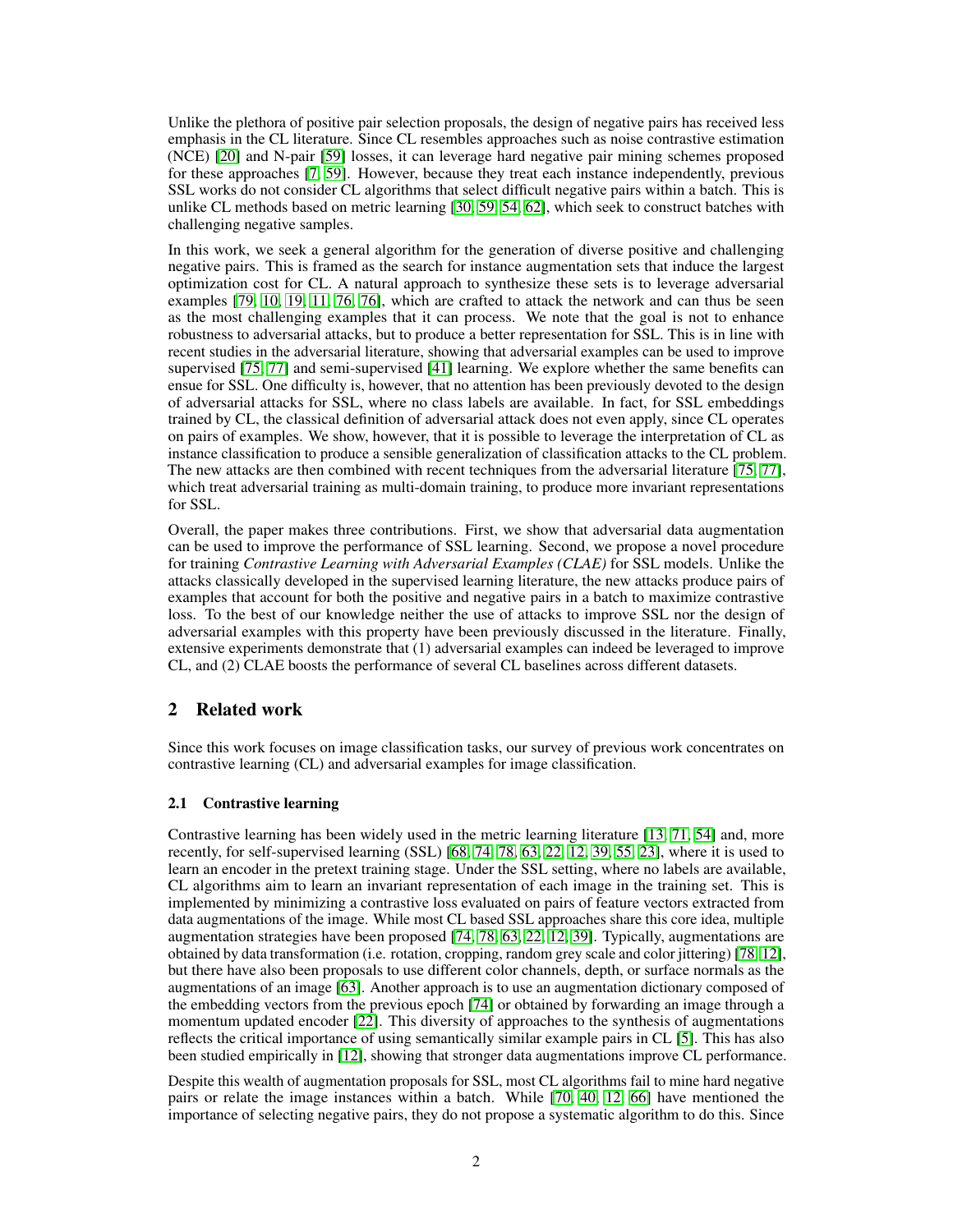CL is inspired by the noise contrastive estimation (NCE) [\[20\]](#page-9-7) and N-pair [\[59\]](#page-11-7) loss methods from metric learning, it inherits the well known difficulties of hard negative mining in this literature [\[73,](#page-12-11) [59,](#page-11-7) [54,](#page-11-8) [62,](#page-11-9) [30,](#page-10-7) [58,](#page-11-10) [50,](#page-11-11) [60\]](#page-11-12). For metric learning methods [\[54,](#page-11-8) [60,](#page-11-12) [30,](#page-10-7) [59\]](#page-11-7), the number of possible positive and negative pairs increases dramatically (for example, cubically when the triplet loss is used [\[54\]](#page-11-8)) as the dataset increases. A solution used by NCE is to draw negative samples from a noise distribution that treats all negative samples equally[\[7,](#page-9-8) [8\]](#page-9-13).

Unlike all these prior efforts, this work proposes to use "adversarial augmentations" as challenging training pairs that maximize the contrastive loss. However, unlike hard negative mining in metric learning, no class labels are provided in SSL. Hence, the consideration of how all images in the batch relate to each other is necessary for generating hard negative pairs.

#### 2.2 Adversarial examples

Adversarial examples are created from clean examples to produce adversarial attacks that induce a network in error [\[79,](#page-12-3) [10,](#page-9-9) [19\]](#page-9-10). They have been used in many supervised learning scenarios, including image classification [\[19,](#page-9-10) [31,](#page-10-10) [48,](#page-11-13) [43,](#page-11-14) [9,](#page-9-14) [42,](#page-10-11) [61\]](#page-11-15), object detection [\[11,](#page-9-11) [76,](#page-12-4) [16,](#page-9-15) [82\]](#page-12-12) and segmentation [\[76,](#page-12-4) [4\]](#page-9-16). Typically, to defend against such attacks and increase network robustness, the network is trained with both clean and adversarial examples, a process referred as adversarial training [\[57,](#page-11-16) [65,](#page-12-13) [32,](#page-10-12) [35,](#page-10-13) [79,](#page-12-3) [77\]](#page-12-6). It is also possible to leverage SSL to increase robustness against unseen attacks [\[45\]](#page-11-17). While adversarial training is usually effective as a defense mechanism, there is frequently a decrease in the accuracy of the classification of clean examples [\[80,](#page-12-14) [64,](#page-11-18) [67,](#page-12-15) [75,](#page-12-5) [35\]](#page-10-13).

This effect has been attributed to overfitting to the adversarial examples [\[35\]](#page-10-13) but remains somewhat of a paradox, since the increased diversity of adversarial examples could, in principle, improve standard training [\[24\]](#page-10-14), e.g. by enabling models trained on adversarial examples to generalize better to unseen data [\[69,](#page-12-16) [36\]](#page-10-15). In summary, while adversarial examples could assist learning, it remains unclear how to do this. Recently, [\[75,](#page-12-5) [77\]](#page-12-6) have made progress along this direction, by introducing a procedure, denoted AdvProp, that treats clean and adversarial examples as samples from different domains, and uses a different set of batch normalization (BN) layers for each domain. This aims to align the statistics of the embedding of clean and adversarial samples, such that both can contribute to the network learning, and has been previously shown successful for multi-domain classification problems [\[6,](#page-9-17) [53\]](#page-11-19).

The proposed framework CLAE is inspired by recent advances in the adversarial example literature, yet parallel to them. Unlike these methods, we aim to leverage the strength of adversarial example for SSL, where no labels are available, and the focus on pairs rather than single examples requires an altogether different definition of adversaries. Our aims is to use adversarial training to compensate the limitation of current CL algorithms, by both generating challenging positive pairs and mining effective hard negative pairs for the optimization of the contrastive loss. Note that the goal is to produce better embeddings for CL, rather than robustifying CL embeddings against attacks.

## 3 Leveraging adversarial examples for improved contrastive learning

In this section, we introduce the approach proposed to create adversarial examples for CL, and a novel training scheme CLAE that leverages these examples for improved contrastive learning (CL).

#### 3.1 Supervised learning

A classifier maps example  $x \in \mathcal{X}$  into label  $y \in \{1, ..., C\}$ , where C is a number of classes. A deep classifer is implemented by the combination of an embedding  $f_\theta(x)$  of parameters  $\theta$  and a softmax regression layer that predicts the posterior class probabilities

$$
P_{Y|X}(i|x) = \frac{e^{w_i^T f_\theta(x)}}{\sum_k e^{w_k^T f_\theta(x)}},\tag{1}
$$

where  $w_i$  is the vector of classification parameters of class *i*. Given a training set  $\mathcal{D} = \{x_i, y_i\}$ , the parameters  $\theta$  and  $W = \{w_i\}_{i=1}^C$  are learned by minimizing the risk  $\mathcal{R} = \sum_i \tilde{L}(x_i, y_i; \mathcal{W}, \theta)$  defined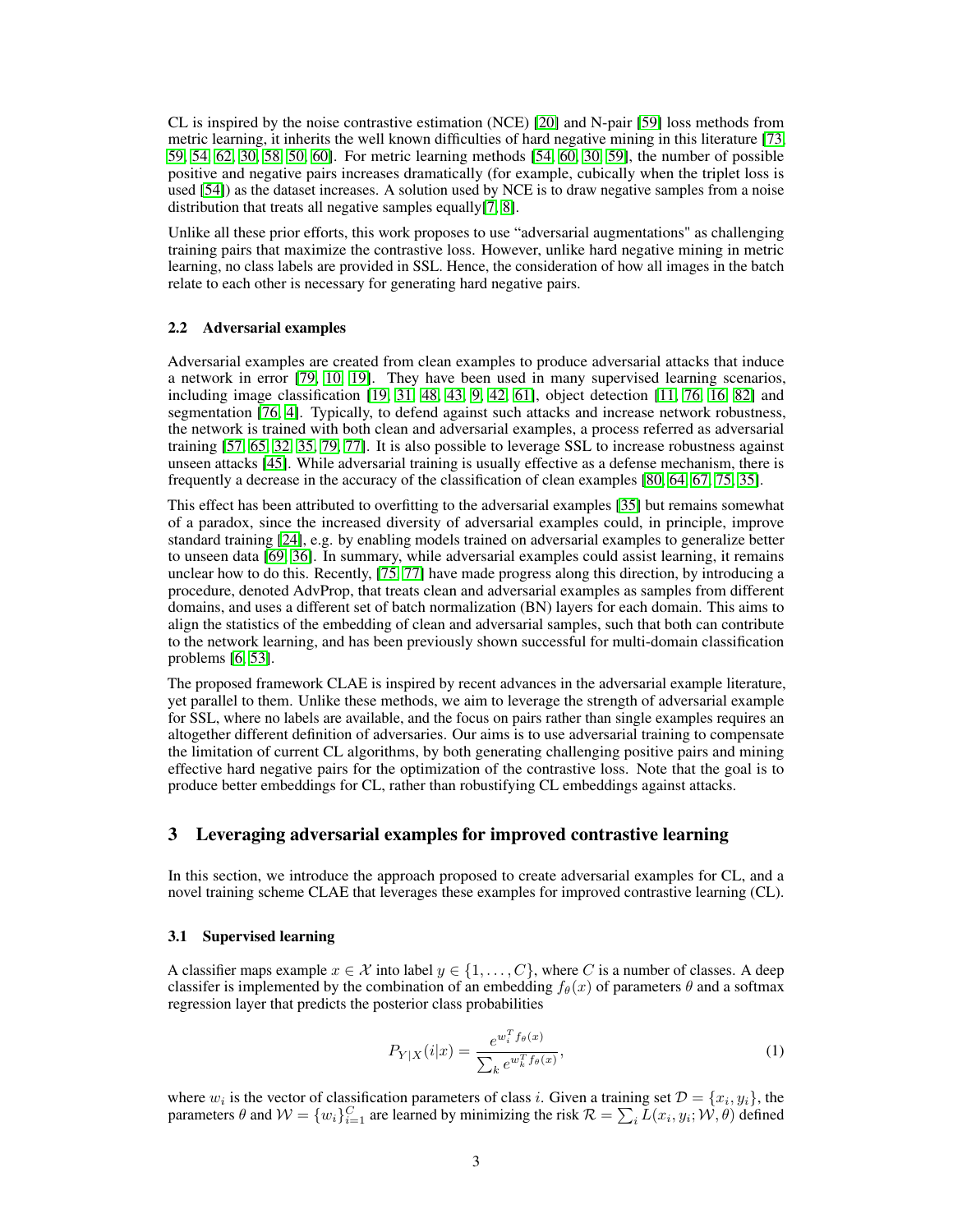by the cross-entropy loss

<span id="page-3-2"></span>
$$
L_{ce}(x, y; \mathcal{W}, \theta) = -\log \frac{e^{w_y^T f_\theta(x)}}{\sum_k e^{w_k^T f_\theta(x)}}.
$$
\n(2)

Given the learned classifier, the untargeted adversarial example  $x^{adv}$  of a clean example x is

$$
x^{adv} = x + \delta \quad s.t. \quad ||\delta||_p < \epsilon \text{ and } \argmax_i w_i^T f_\theta(x) \neq \argmax_i w_i^T f_\theta(x_{adv}), \tag{3}
$$

where  $\delta$  is an adversarial perturbation of  $L_p$  norm smaller than  $\epsilon$ . The optimal perturbation for x is usually found by maximizing the cross-entropy loss, i.e.

<span id="page-3-4"></span>
$$
\delta^* = \arg\max_{\delta} L_{ce}(x + \delta, y; \mathcal{W}, \theta) \quad s.t. \quad ||\delta||_p < \epsilon,
$$
\n(4)

although different algorithms [\[79,](#page-12-3) [10\]](#page-9-9) use different strategies to solve this optimization.

#### 3.2 Contrastive learning

In SSL, the dataset is unlabeled, i.e.  $\mathcal{U} = \{x_i\}$ , and each example x is mapped into an example pair  $(x^p, x^q)$ . In this work, we consider applications where x is an image and the pair is generated by data augmentation. This consists of applying a transformation  $p(q)$  in some set of transformations  $\mathcal T$  (e.g. spatial transformations, color transformations, etc.) to x, to produce the *augmentation*  $x^p$  ( $x^q$ ). CL seeks to learn an invariant representation of image  $x_i$  by minimizing the risk defined by the loss

$$
L_{cl}(x_i^{p_i}, x_i^{q_i}; \theta, \mathcal{T}) = -\log \frac{\exp(f_{\theta}(x_i^{p_i})^T f_{\theta}(x_i^{q_i})/\tau)}{\sum_{k=1}^B \exp(f_{\theta}(x_k^{p_k})^T f_{\theta}(x_i^{q_i})/\tau)}, \quad p_i, q_i \sim \mathcal{T}
$$
 (5)

where f is an embedding parameterized by  $\theta$ ,  $\tau$  is the temperature, B is the batch size and  $x_i^{p_i}$ ,  $x_i^{q_i}$ are augmentations of  $x_i$  under transformations  $p_i, q_i$  randomly sampled from  $\mathcal T$ . Previous works on CL have considered many possibilities for the set of transformations  $T$ . While [\[12\]](#page-9-4) has shown that the choice of  $\mathcal T$  has a critical role on SSL performance, most prior works do not give much consideration to the individual choice of  $p_i$  and  $q_i$ , which are simply uniformly sampled over  $\mathcal{T}$ . In this work, we seek to go beyond this and select *optimal* transformations for each image  $x_i$ . More precisely, we seek augmentations that maximize the risk defined by the loss of [\(5\)](#page-3-0), i.e.

<span id="page-3-0"></span>
$$
\{p_i^*, q_i^*\} = \underset{\{p_i, q_i\} \in \mathcal{T}}{\arg \max} \sum_i L_{cl}(x_i^{p_i}, x_i^{q_i}; \theta, \mathcal{T}).
$$
\n(6)

This is, in general, an ill-defined problem since, for each example  $x_i$ , what matters is the difference between the two transformations, not their absolute values.

#### 3.3 Adversarial augmentation

This ambiguity can be eliminated by fixing one of the transformations of [\(5\)](#page-3-0), i.e. solving instead

$$
\{p_i^*\} = \underset{\{p_i\} \in \mathcal{T}}{\arg \max} \sum_i L_{cl}(x_i^{p_i}, x_i^{q_i}; \theta, \mathcal{T}), \quad q_i \sim \mathcal{T}
$$
\n<sup>(7)</sup>

for a given set of  ${q_i}$  sampled randomly from T. However, it is usually difficult to search over the set  $\mathcal T$  efficiently. Instead, we proposed to replace  $x_i^{p_i}$  by an adversarial perturbation of  $x_i^{q_i}$ , i.e. find

$$
x_i^{r_i} = \underset{x \in \mathcal{A}(x_i^{q_i})}{\arg \max} L_{cl}(x, x_i^{q_i}; \theta, \mathcal{T}), \quad q_i \sim \mathcal{T}
$$
\n
$$
(8)
$$

where  $A(x_i^{q_i})$  is a set of adversarial perturbations of  $x_i^{q_i}$ , defined by

<span id="page-3-3"></span><span id="page-3-1"></span>
$$
\mathcal{A}(x) = \{x'|x' = x + \delta, ||\delta||_p < \epsilon\}.\tag{9}
$$

In summary, given a set of transformations  $\mathcal T$  and a set of augmentations  $x_i^{q_i}$ , the goal is to learn the adversaries  $x_i^{\vec{r}_i} = x_i^{q_i} + \delta_i^*$ , by finding the perturbations  $\delta_i^*$  that lead to the most diverse positive pairs  $(x_i^{r_i}, x_i^{q_i})$ . The rationale is that the use of these pairs in [\(5\)](#page-3-0) increases the challenge of unsupervised learning, encouraging the learning algorithm to produce a more invariant representation.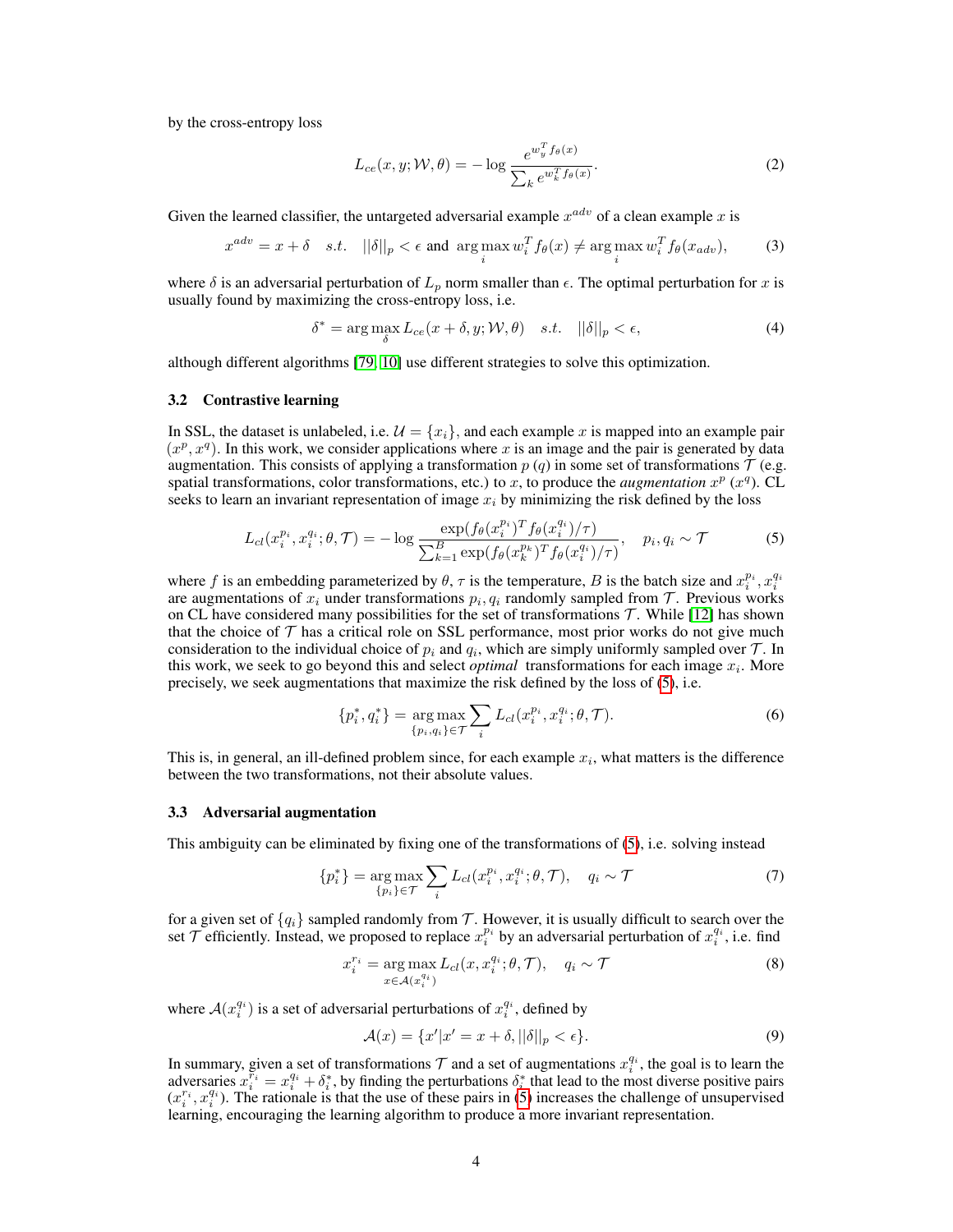<span id="page-4-4"></span>

Figure 1: (Left) Generation of adversarial augmentations in step 4 of Algorithm [1](#page-4-0) (Right) Adversarial training with contrastive loss in step 5 of Algorithm [1.](#page-4-0)

<span id="page-4-0"></span>Algorithm 1 Pseudocode of contrastive learning with adversarial example (CLAE) in a batch

- 1: **Input**  $\mathcal{X} = \{x_i\}_{i=1}^B$ , *AUG*:= Data Augmentation, Hyperparameter  $\alpha$
- 2:  $\mathcal{W}^p = \{x_i^{p_i}\}_{i=1}^B = AUG(\mathcal{X})$
- 3:  $W^q = \{x_i^{q_i}\}_{i=1}^B = AUG(X)$
- 4: Compute [\(15\)](#page-5-0) with  $\{x_i^{q_i}\}_{i=1}^B$  and  $\mathcal{W}^q$  to obtain  $\mathcal{W}^*$
- 5: Compute  $L_{aug}$  of [\(16\)](#page-5-1) with  $\{x_i^{q_i}\}_{i=1}^B$  and  $\mathcal{W}^p$ , and  $L_{adv}$  of (16) with  $\{x_i^{q_i}\}_{i=1}^B$  and  $\mathcal{W}^*$
- 6: Minimize [\(16\)](#page-5-1) with hyperparameter  $\alpha$

To optimize [\(8\)](#page-3-1), we start by noting that the contrastive loss of [\(5\)](#page-3-0) can be written as the cross-entropy loss of [\(2\)](#page-3-2)

<span id="page-4-3"></span>
$$
L_{cl}(x_i^{p_i}, x_i^{q_i}; \theta, \mathcal{T}) = -\log \frac{\exp(w_i^T f_{\theta}(x_i^{q_i}))}{\sum_{k=1}^B \exp(w_k^T f_{\theta}(x_i^{q_i}))} = L_{ce}(x_i^{q_i}, i; \mathcal{W}^p, \theta)
$$
(10)

by defining the classifier parameters  $\mathcal{W}^p$  as  $w_k = f_\theta(x_k^{p_k})/\tau$ . As above, we can replace each  $x_i^{p_i}$  by the optimal adversarial perturbation  $x_i^{r_i} \in \mathcal{A}(x_i^{q_i})$ , to obtain an optimal set of perturbed parameters  $W^* = \{f_\theta(x_k^{r_k})/\tau\}$  by solving

<span id="page-4-2"></span><span id="page-4-1"></span>
$$
\{x_k^{r_k}\} = \underset{\{x_k \in \mathcal{A}(x_k^{q_k})\}}{\arg \max} \sum_i L_{ce}(x_i^{q_i}, i; \{f_\theta(x_k)/\tau\}, \theta), \quad q_i \sim \mathcal{T}.
$$
 (11)

Note that this requires the determination of the optimal adversarial perturbation  $x_i^{r_i}$  for the augmentation  $x_i^{q_i}$  of each example  $x_i$  in the batch. Using the definition of adversarial set of [\(9\)](#page-3-3) in [\(11\)](#page-4-1), results in the optimization

$$
\{\delta_k^*\} = \underset{\{\delta_k\}}{\arg\max} \sum_i L_{ce}(x_i^{q_i}, i; \{f_\theta(x_k^{q_k} + \delta_k)/\tau\}, \theta) \quad s.t. \quad ||\delta_k||_p < \epsilon, \quad q_i \sim \mathcal{T}.\tag{12}
$$

This is an optimization similar to [\(4\)](#page-3-4), but with a significant difference. While in (4)  $\delta$  is a perturbation of the classifier input, in [\(12\)](#page-4-2) it is a perturbation of the classifier weights. This implies that  $\delta_k$  appears in the denominator of [\(10\)](#page-4-3) for all  $x_i^{q_i}$  in the batch and forces the optimization to account for all images simultaneously. In result, the embedding is more strongly encouraged to bring together the positive pairs  $(x_i^{r_i}, x_i^{\tilde{q_i}})$  and separate all perturbations of different examples, i.e. the optimization seeks both challenging positive and negative pairs, performing hard negative mining as well.

#### 3.4 FSGM attacks for unsupervised learning

The optimization of  $(12)$  can be performed for any set of transformations T. Hence, the procedure can be applied to most CL methods in the literature. The optimization can also be implemented with most adversarial techniques in the literature. In this work, we rely on untargeted attacks with the popular fast gradient sign method (FGSM) [\[19\]](#page-9-10). For supervised learning, an untargeted FGSM attack consists of

$$
x^{adv} = x + \delta = x + \epsilon \, sign(\nabla_x L_{ce}(x, y; \mathcal{W}, \theta)) \quad ||\delta||_2 < \epsilon,\tag{13}
$$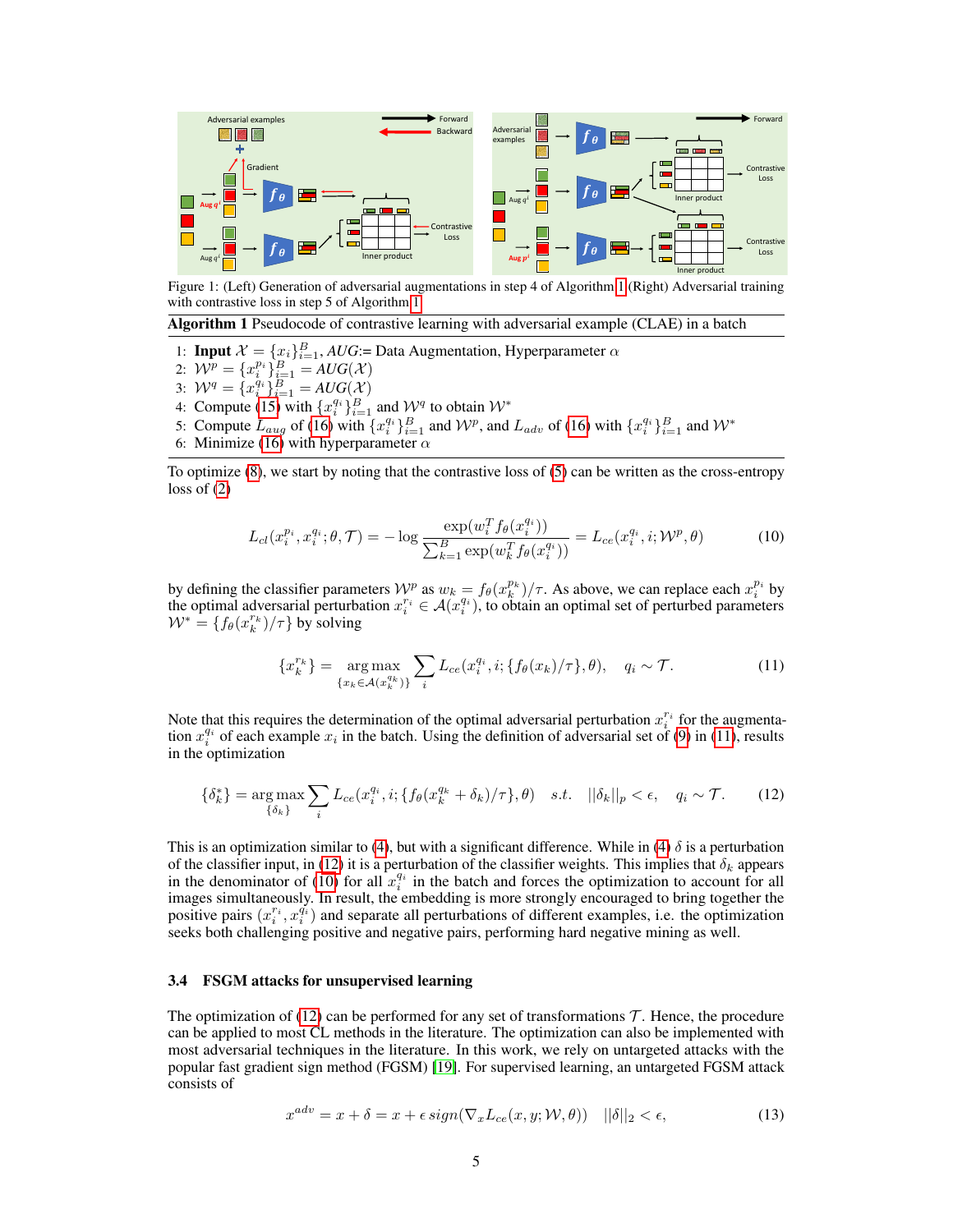where  $L_{ce}$  is the cross-entropy loss of [\(2\)](#page-3-2). Similarly, to obtain  $\delta_k^*$  of [\(12\)](#page-4-2), the first order derivative of [\(12\)](#page-4-2) is computed at  $x_k^{q_k}$  to obtain  $x_k^{r_k}$  with

$$
x_k^{r_k} = x_k^{q_k} + \delta_k^* = x_k^{q_k} + \epsilon \text{sign}\left(\nabla_{x_k^{q_k}} \sum_i L_{ce}(x_i^{q_i}, i; \{f_\theta(x_k^{q_k})/\tau\}, \theta)\right) \tag{14}
$$

<span id="page-5-0"></span>
$$
= x_k^{q_k} + \epsilon \text{sign}\left(\nabla_{x_k^{q_k}} \sum_i L_{ce}(x_i^{q_i}, i; \mathcal{W}^q, \theta)\right), \quad ||\delta_k||_2 < \epsilon \tag{15}
$$

Note that, due to this, the optimal set of adversarial augmentations  $W^* = \{f_\theta(x_k^{r_k})/\tau\}$  takes into consideration the relationship between all instances within the sampled batch.

#### 3.5 Adversarial training with contrastive loss

To perform adversarial training, we adopt the training scheme of AdvProp [\[75\]](#page-12-5), which uses two separate batch normalization (BN) layers for clean and adversarial examples. Unlike [\[75,](#page-12-5) [77\]](#page-12-6), we set the momentum for the two BN layers differently. The momentum of the BN layer associated with clean examples is fixed to the value used by the original CL algorithm, while a larger momentum is used empirically for the BN layer associated with adversarial examples. The overall loss function is obtained by combining [\(10\)](#page-4-3) and [\(15\)](#page-5-0),

<span id="page-5-1"></span>
$$
\arg\min_{\theta} \sum_{i=1}^{B} L_{ce}(x_i^{q_i}, i; \mathcal{W}^p, \theta) + \alpha \sum_{i=1}^{B} L_{ce}(x_i^{q_i}, i; \mathcal{W}^*, \theta) = \arg\min_{\theta} L_{aug} + \alpha L_{adv}, \tag{16}
$$

where  $\alpha$  balances between contrastive loss  $L_{aug}$  parametrized with  $\mathcal{W}^p$  and  $L_{adv}$  parametrized with W<sup>∗</sup>. The proposed procedure for CLAE is summarized in Algorithm [1](#page-4-0) and visualized in Fig[.1.](#page-4-4) Given augmentations  $x_i^{q_i}$ , adversarial examples are created by backpropagating the gradients of the contrastive loss to the network input. Contrastive loss terms are then computed for standard augmentation pairs and pairs composed by the augmentations  $x_i^{q_i}$  and their adversarial examples, and combined with [\(16\)](#page-5-1) to train the network.

#### 3.6 Generalization to other contrastive learning approaches

While Algorithm [1](#page-4-0) is based on the plain contrastive loss of [\(5\)](#page-3-0), CLAE can be generalized to many other CL approaches in the literature. For example, UEL [\[78\]](#page-12-0) uses an extra objective function to discourage different images from being recognized as the same instance. SimCLR [\[12\]](#page-9-4) uses a projection head to avoid loss of information during pretext training and discards the projection head when optimizing the downstream task. To generalize Algorithm [1](#page-4-0) to these approaches, it suffices to replace the plain contrastive loss with the loss functions on which they are based.

# 4 Experiments

In this section, we discuss an experimental evaluation of adversarial contrastive learning.

#### 4.1 Setup

Experiments are performed on CIFAR10 [\[29\]](#page-10-16), CIFAR100 [29] or tinyImagenet [\[1\]](#page-9-18), using three different contrastive loss baselines: the loss of [\(5\)](#page-3-0) (denoted as "Plain"), UEL [\[78\]](#page-12-0) and SimCLR [\[12\]](#page-9-4). Unless otherwise noted, a Resnet18 encoder is trained using Algorithm [1](#page-4-0) with  $\alpha = 1$ , standard Pytorch augmentation, and an adversarial batchnorm momentum of  $0.01<sup>1</sup>$  $0.01<sup>1</sup>$  $0.01<sup>1</sup>$ . Two evaluation protocols are used, both based on a downstream classification task using features extracted by the learned encoder. These are implemented with a  $k = 200$  nearest neighbor (kNN) classifier, and a logistic regression layer (LR). The encoder is trained with batch size 256 (128) and LR is trained for 1000 (200) epochs for CIFAR10 and CIRFAR100 (tinyImagenet). See supplementary for more details.

<span id="page-5-2"></span> $1$ Or, equivalently 0.99 for Tensorflow implementation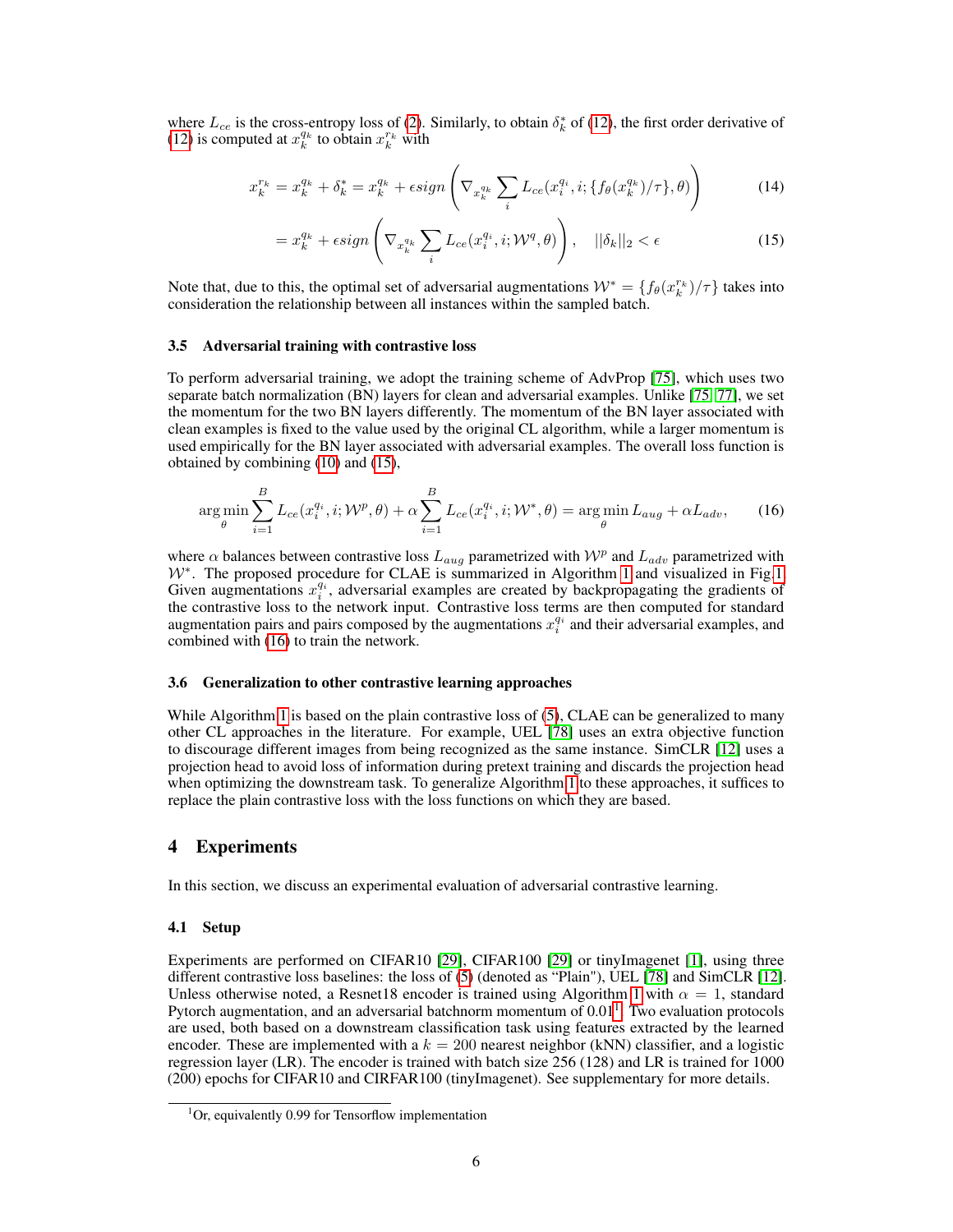<span id="page-6-1"></span>

Figure 2: Adversarial examples computed with Algorithm [1](#page-4-0) on tinyImagenet. The difference is amplified for visualization purpose.

<span id="page-6-0"></span>

Figure 3: Effect of adversarial and random perturbations on (a) contrastive and (b) cross entropy losses.

Figure 4: Running mean (a) and variance (b) of batch normalization for clean and adversarial exam-

#### 4.2 Influence of adversarial example

ples, from randomly selected channels.

In this section, we study the effect of adversarial examples on both the SSL surrogate and downstream tasks. We compare the adversarial attacks of Algorithm [1](#page-4-0) to random additive perturbations of the same magnitude. Fig. [3\(](#page-6-0)a) shows the magnitude of the contrastive loss of the pretext task, on CIFAR10. For a given perturbation strength  $\epsilon$ , adversarial perturbations (blue) elicit a larger loss than random ones (red). Fig. [3\(](#page-6-0)b) shows that, when the adversarial augmentations are fed into the downstream classification model, they elicit a larger cross entropy loss than random noise. This shows that adversarial augmentation produces more challenging pairs than random perturbations. Examples of adversarial augmentation are visualized in Fig. [2.](#page-6-1)

Nevertheless, there are some significant differences to the typical behaviour of adversarial examples in the supervised setting. First, the effect of adversarial attacks is weaker for SSL. In the SSL setting, adversarial examples only degrade the downstream classification accuracy by 20%. This is much weaker than previously reported for the supervised setting, using the adversarial examples of [\(4\)](#page-3-4). Second, as illustrated in Fig. [4,](#page-6-0) the statistics of the batch normalization layers differ less between clean and adversarial examples than reported for supervised learning in [\[77\]](#page-12-6). Both of these observations are explained by the fact that, while the classifier parameters of [\(2\)](#page-3-2) remain stable across training, those of [\(10\)](#page-4-3) vary between batches. This creates uncertainty in the perturbation direction of [\(15\)](#page-5-0), decreasing the differences between clean and adversarial attacks under the SSL setting.

## 4.3 Comparison to contrastive learning baselines

In this section, we investigate the gains of using CLAE framework for SSL, and the consistency of these gains across CL approaches. Table [1](#page-7-0) shows the downstream classification accuracy for the two classifiers and three CL methods considered in these experiments. Note that adversarial training reduces to these methods when  $\epsilon = 0$ , in which case no adversarial examples are used. It can be seen that adversarial training improves the performance of all CL algorithms on all datasets, with a gain that is consistent across downstream classifiers. While best performance is achieved by using  $\epsilon = 0.03$  in [\(15\)](#page-5-0),  $\epsilon = 0.07$  still beats the baseline in most cases.

## 4.4 Ablation study

An ablation study was conducted using the combination of SimCLR [\[12\]](#page-9-4) and LR classifier. The study was performed on both CIFAR100 and tinyImagenet, with qualitatively identical results. We present CIFAR100 results here and tinyImagenet on the supplementary.

Batch size Fig. [5\(](#page-7-1)a) shows that larger batch sizes improve the performance of both baseline and adversarial training. While this is consistent with the conclusions of previous studies on the importance of batch size [\[12,](#page-9-4) [26\]](#page-10-17), adversarial training makes large batch sizes less critical. Besides outperforming the baseline for all batch sizes, it frequently achieves better performance with smaller sizes. For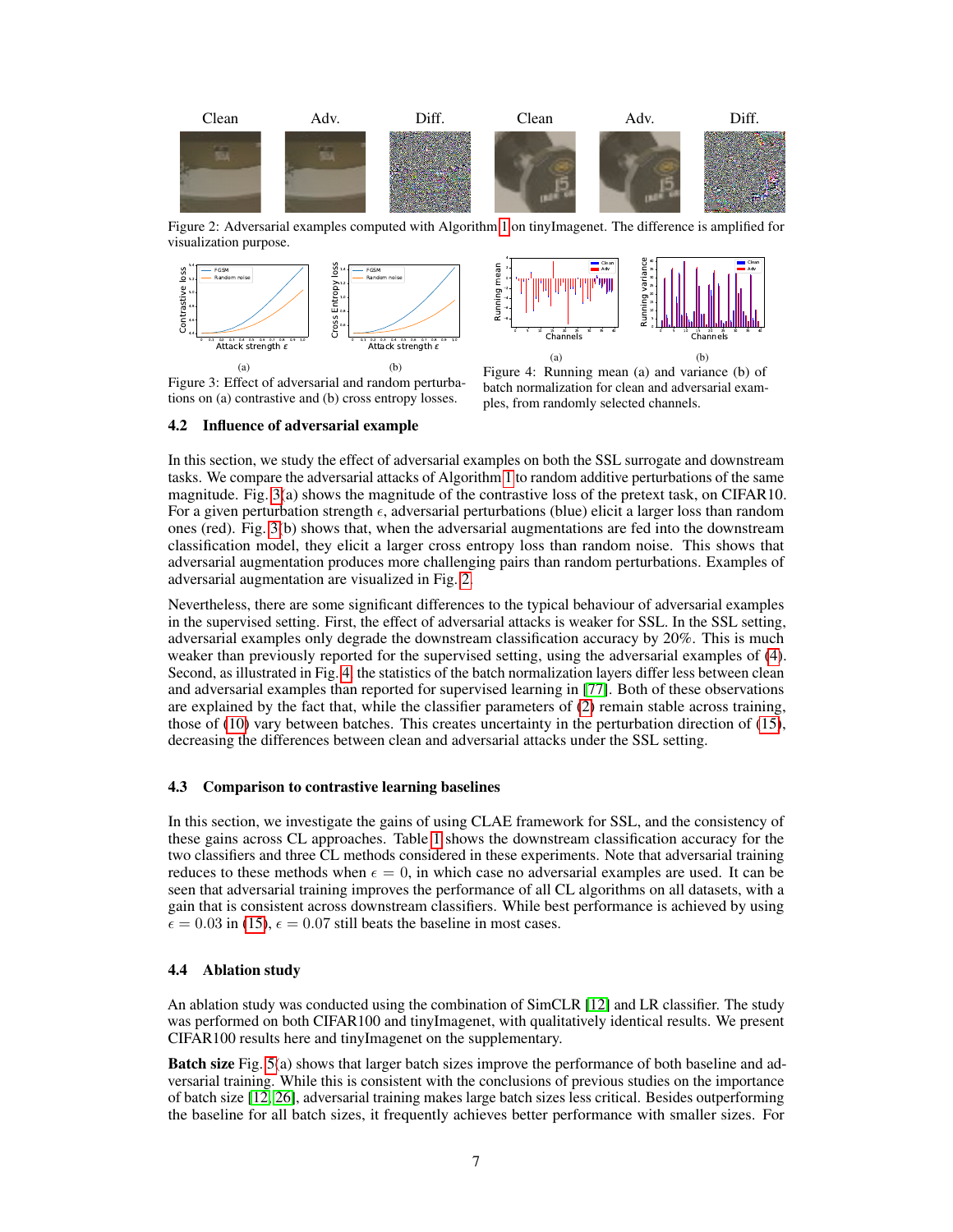|                                                   |            | kNN              |                                                                                  | LR               |                                                                                |                  |
|---------------------------------------------------|------------|------------------|----------------------------------------------------------------------------------|------------------|--------------------------------------------------------------------------------|------------------|
| Method                                            | $\epsilon$ | Cifar10          | Cifar100                                                                         | Cifar10          | Cifar100                                                                       | tinyImageNet     |
| Plain                                             | $\theta$   | $82.78 + 0.20$   | $54.73 + 0.20$                                                                   | $79.65 + 0.43$   | $51.82 + 0.46$                                                                 | $31.71 + 0.23$   |
|                                                   | 0.03       | $83.09 + 0.19$   | $55.28 + 0.12$                                                                   | 79.94+0.28       | $52.04 + 0.32$                                                                 | $32.82 + 0.10$   |
|                                                   | 0.07       | $83.04 \pm 0.18$ | $54.96 \pm 0.12$                                                                 | $79.85 \pm 0.16$ | $52.14 + 0.21$                                                                 | $32.71 + 0.22$   |
| UEL                                               | $\Omega$   | $83.63 + 0.14$   | $55.23 + 0.28$                                                                   | $80.63 + 0.18$   | $52.99 + 0.25$                                                                 | $32.32 + 0.30$   |
|                                                   | 0.03       | $84 + 0.15$      | $55.96 \pm 0.06$                                                                 | $80.94 \pm 0.13$ | $54.27 + 0.40$                                                                 | $33.72 + 0.30$   |
|                                                   | 0.07       | $83.72 \pm 0.19$ | $55.36 \pm 0.22$                                                                 | $80.82 \pm 0.12$ | $53.90 \pm 0.11$                                                               | $33.16 \pm 0.36$ |
| <b>SimCLR</b>                                     | $\Omega$   | $75.92 \pm 0.26$ | $34.94 + 0.25$                                                                   | $83.27 + 0.17$   | $53.79 + 0.21$                                                                 | $40.11 \pm 0.34$ |
|                                                   | 0.03       | $76.45 \pm 0.32$ | $38.89 + 0.25$                                                                   | $83.32 + 0.26$   | $55.52 + 0.30$                                                                 | $41.62 \pm 0.20$ |
|                                                   | 0.07       | $76.70 \pm 0.36$ | $38.41 \pm 0.21$                                                                 | $83.13 \pm 0.22$ | $54.96 \pm 0.20$                                                               | $41.46 \pm 0.22$ |
| $6 = 0$<br>$F = 0.03$<br>5.R<br>$\epsilon = 0.07$ |            |                  | $\epsilon = 0$<br>$6 = 0.03$<br>58<br>ੇ<br>$\epsilon = 0.07$<br>າອັ®<br>ບັ‱<br>T | Ŧ                | $\epsilon = 0$<br>$\epsilon = 0.03$<br>ccuracy.<br>*<br>*<br>$\epsilon = 0.07$ | ⊢⊤<br>ᆂᆍ         |

<span id="page-7-0"></span>Table 1: Downstream classification accuracy for three SSL methods, with and without ( $\epsilon = 0$ ) adversarial augmentation, on different datasets.

<span id="page-7-1"></span>

Figure 5: Ablation study of (a) batch sizes ,(b) embedding dimensions and (c) ResNet architectures.

example, adversarial training with  $\epsilon = 0.03$  and batch size 64 (54%) outperforms the baseline with batch size 256 (53.79%). This suggests that adversarial training is both more robust and efficient.

Embedding dimension impact is evaluated in Fig. [5\(](#page-7-1)b). This dimension does not seem to affect the performance of both baseline and adversarially trained model.

Architecture The impact of different architectures is evaluated in Fig. [5\(](#page-7-1)c), showing that larger networks have better performance. However, the improvement is much more dramatic with adversarial training (red bar), where it can be as high as 5% (ResNet101 over ResNet18), than for the baseline (green bar), where it is at most  $1\%$ . This is likely because larger networks have higher learning capacity and can benefit from the more challenging examples produced by adversarial augmentation. Nevertheless, the fact that the ResNet18 with adversarial training beats the ResNet101 baseline shows that there is always a benefit to more challenging training pairs, even for smaller models.

**Hyperparameter**  $\alpha$  weights the contributions of the two losses ( $L_{aug}$  and  $L_{adv}$ ) of [\(16\)](#page-5-1). Fig. [6\(](#page-7-2)a) shows downstream classification accuracy when  $\alpha$  varies from 0 to 2, for  $\epsilon = 0.03$ . Accuracy starts to increase with  $\alpha = 0.2$  and reaches its peak around  $\alpha = 0.8$ , but performance is fairly stable for  $\alpha > 0.2$ . There is no significant accuracy drop when the importance of adversarial examples is weighted by as much as twice that of clean examples ( $\alpha = 2$ ). This shows that the features derived from the adversarial examples benefit learning.

Attack strength  $\epsilon$  is studied in Fig. [6\(](#page-7-2)b), which shows that adversarial training consistently beats the baseline ( $\epsilon = 0$ ). Again, the performance is quite stable with  $\epsilon$ . This is possibly due to the affect of batch normalization, which aligns the statistics of embeddings from clean and adversarial examples.

Epoch While the default setting of SimCLR is to use 100 training epochs, there are usually gains in using longer pretext training, as shown in Fig. [6\(](#page-7-2)c). While all methods benefit from this, adversarial training consistently beats the baseline. It is also observed that the larger perturbation of  $\epsilon = 0.07$ benefits more from longer pretext training than smaller perturbations. Finally, training with adversarial

<span id="page-7-2"></span>

Figure 6: Ablation study for (a) hyperparameter  $\alpha$ , (b) attack strength  $\epsilon$  and (c) longer pretext training.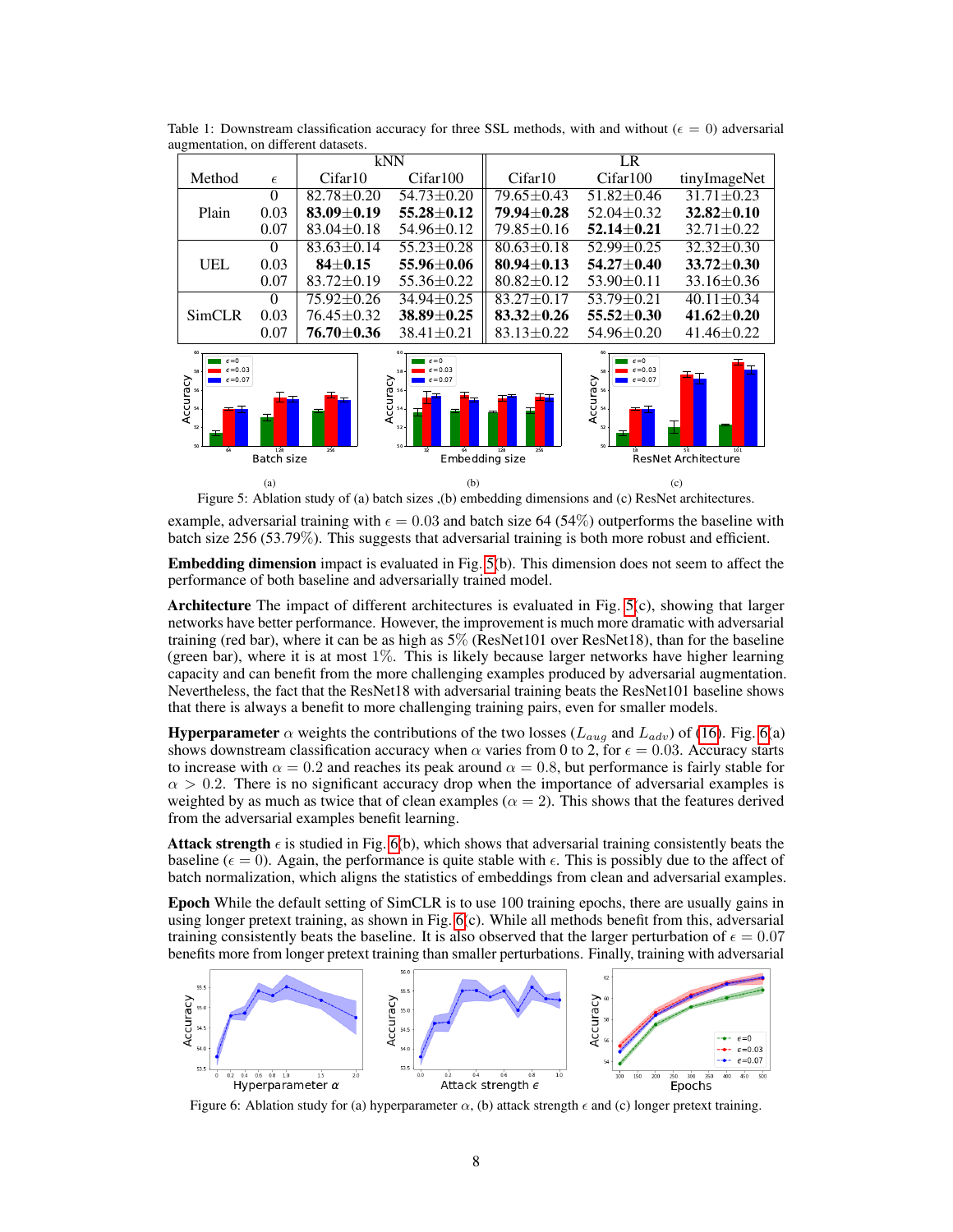<span id="page-8-0"></span>

augmentation is more efficient. At 300 epochs, it achieves results close to those of the baseline with 400 epochs; with 400 epochs, it outperforms the baseline at 500 epochs. This is similar to previous observations in metric learning, where challenging training pairs are known to improve the both convergence speed and final embedding performance.

Transfer to other downstream datasets Transfer performance compares how encoders learned by different SSL approaches generalize to various downstream datasets. Following the linear evaluation protocol of [\[12\]](#page-9-4), we consider the 8 datasets [\[29,](#page-10-16) [28,](#page-10-18) [38,](#page-10-19) [14,](#page-9-19) [49,](#page-11-20) [17,](#page-9-20) [46\]](#page-11-21) shown in Tabl[e2.](#page-8-0) Both the encoder of SimCLR [\[12\]](#page-9-4) and CLAE are trained on ImageNet100 (an ImageNet subset sampled by [\[63\]](#page-11-3)), using a ResNet18. On ImageNet100, CLAE achieved 62.4±0.02 classification accuracy, outperforming SimCLR  $(61.7\pm0.02)$ . This indicates that it can scale to large datasets. On the remaining datasets of Tabl[e2,](#page-8-0) it outperformed SimCLR on 7 out of the 8 datasets. This suggests that it generalizes better across downstream datasets. Since ImageNet100 does not contain any classes related to cars and airplanes, the performance on these 2 datasets is worse than on the others. In any case, CLAE beat [\[12\]](#page-9-4) on several fine-grained datasets, such as Cars [\[28\]](#page-10-18), Aircraft [\[38\]](#page-10-19) and Flowers [\[46\]](#page-11-21).

Attack methods While FGSM [\[19\]](#page-9-10) is used in the above experiments, CLAE can be integrated with multiple attack approaches. To demonstrate this property, various attack methods (R-FGSM [\[65\]](#page-12-13), F-FGSM [\[72\]](#page-12-17), PGD [\[37\]](#page-10-20)) were evaluated, with  $\epsilon = 0.03$ , on CIFAR100. As shown in Figure [7,](#page-8-0) R-FGSM and F-FGSM have performance comparable to FGSM, while PGD is slightly weaker. However, all these attack methods beat the baseline, indicating that the proposed framework learns a better representation.

# 5 Conclusion

In self-supervised learning (SSL), approaches based on contrastive learning (CL) do not necessarily optimize on hard negative pairs. In this work, we have proposed a new algorithm (CLAE) that generates more challenging positive and hard negative pairs, on-the-fly, by leveraging adversarial examples. Adversarial training with the proposed adversarial augmentations was demonstrated to improve performance of several CL baselines. We hope this work will inspire further research on the use of adversarial examples in SSL.

# 6 Broader Impact

This work advances the general use of deep learning technology, especially in the case that dataset annotations are difficult to obtain, and could have many applications. It advances several state of the art solutions on self-supervised learning (SSL), where no labels are provided. Moreover, while prior works in SSL suggest training with larger network, larger batch size and longer training epochs, the experiments in this works demonstrates that these factors are less critical by optimizing on effective training pairs. This can be beneficial in the scenario where time and gpu resource are limited. While this work mainly focuses on the study of image recognition, we hope this work can be extended to other application domains of SSL in the future.

# Acknowledgement

This work was partially funded by NSF awards IIS-1637941, IIS-1924937, and NVIDIA GPU donations. We also acknowledge and thank the use of the Nautilus platform for some of the experiments discussed above.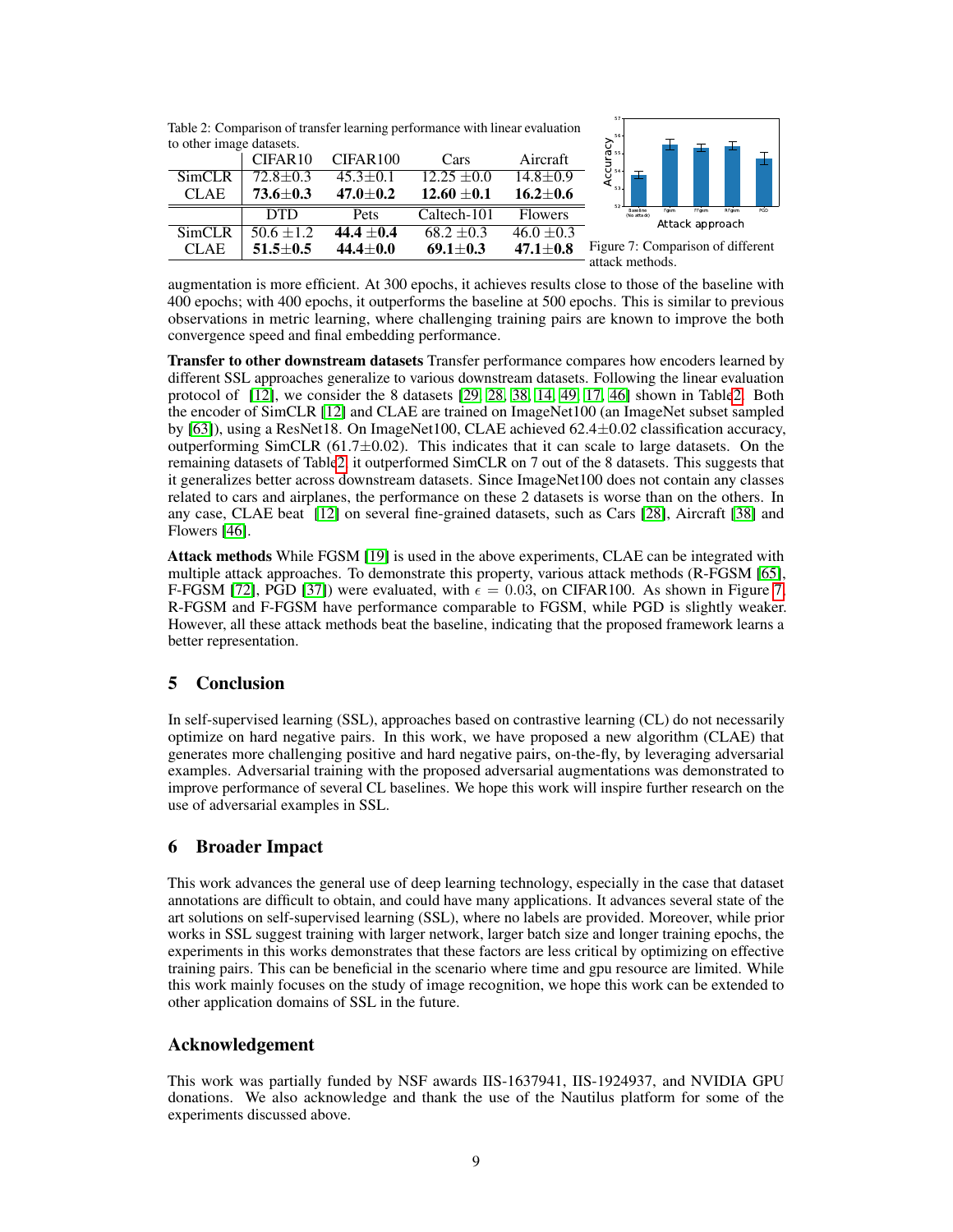## References

- <span id="page-9-18"></span>[1] Tiny imagenet visual recognition challenge. <https://tiny-imagenet.herokuapp.com/>.
- <span id="page-9-0"></span>[2] P. Agrawal, J. Carreira, and J. Malik. Learning to see by moving. In *2015 IEEE International Conference on Computer Vision (ICCV)*, pages 37–45, Dec 2015.
- <span id="page-9-1"></span>[3] Unaiza Ahsan, Rishi Madhok, and Irfan A. Essa. Video jigsaw: Unsupervised learning of spatiotemporal context for video action recognition. *CoRR*, abs/1808.07507, 2018.
- <span id="page-9-16"></span>[4] Anurag Arnab, Ondrej Miksik, and Philip H. S. Torr. On the robustness of semantic segmentation models to adversarial attacks. In *CVPR*, 2018.
- <span id="page-9-5"></span>[5] Sanjeev Arora, Hrishikesh Khandeparkar, Mikhail Khodak, Orestis Plevrakis, and Nikunj Saunshi. A theoretical analysis of contrastive unsupervised representation learning. *CoRR*, abs/1902.09229, 2019.
- <span id="page-9-17"></span>[6] H. Bilen and A. Vedaldi. Universal representations: The missing link between faces, text, planktons, and cat breeds. Technical report, 2017.
- <span id="page-9-8"></span>[7] Avishek Joey Bose, Huan Ling, and Yanshuai Cao. Adversarial contrastive estimation. *CoRR*, abs/1805.03642, 2018.
- <span id="page-9-13"></span>[8] Avishek Joey Bose, Huan Ling, and Yanshuai Cao. Compositional hard negatives for visual semantic embeddings via an adversary. 2018.
- <span id="page-9-14"></span>[9] Nicholas Carlini and David A. Wagner. Towards evaluating the robustness of neural networks. *CoRR*, abs/1608.04644, 2016.
- <span id="page-9-9"></span>[10] Anirban Chakraborty, Manaar Alam, Vishal Dey, Anupam Chattopadhyay, and Debdeep Mukhopadhyay. Adversarial attacks and defences: A survey. *CoRR*, abs/1810.00069, 2018.
- <span id="page-9-11"></span>[11] Shang-Tse Chen, Cory Cornelius, Jason Martin, and Duen Horng Chau. Robust physical adversarial attack on faster R-CNN object detector. *CoRR*, abs/1804.05810, 2018.
- <span id="page-9-4"></span>[12] Ting Chen, Simon Kornblith, Mohammad Norouzi, and Geoffrey Hinton. A simple framework for contrastive learning of visual representations. *arXiv preprint arXiv:2002.05709*, 2020.
- <span id="page-9-12"></span>[13] S. Chopra, R. Hadsell, and Y. LeCun. Learning a similarity metric discriminatively, with application to face verification. In *2005 IEEE Computer Society Conference on Computer Vision and Pattern Recognition (CVPR'05)*, volume 1, pages 539–546 vol. 1, 2005.
- <span id="page-9-19"></span>[14] M. Cimpoi, S. Maji, I. Kokkinos, S. Mohamed, , and A. Vedaldi. Describing textures in the wild. In *Proceedings of the IEEE Conf. on Computer Vision and Pattern Recognition (CVPR)*, 2014.
- <span id="page-9-2"></span>[15] Carl Doersch, Abhinav Gupta, and Alexei A. Efros. Unsupervised visual representation learning by context prediction. *2015 IEEE International Conference on Computer Vision (ICCV)*, pages 1422–1430, 2015.
- <span id="page-9-15"></span>[16] Kevin Eykholt, Ivan Evtimov, Earlence Fernandes, Bo Li, Amir Rahmati, Florian Tramèr, Atul Prakash, Tadayoshi Kohno, and Dawn Song. Physical adversarial examples for object detectors. *CoRR*, abs/1807.07769, 2018.
- <span id="page-9-20"></span>[17] Li Fei-Fei, Rob Fergus, and Pietro Perona. Learning generative visual models from few training examples: An incremental bayesian approach tested on 101 object categories. *Computer Vision and Pattern Recognition Workshop*, 2004.
- <span id="page-9-3"></span>[18] Spyros Gidaris, Praveer Singh, and Nikos Komodakis. Unsupervised representation learning by predicting image rotations. *CoRR*, abs/1803.07728, 2018.
- <span id="page-9-10"></span>[19] Ian J. Goodfellow, Jonathon Shlens, and Christian Szegedy. Explaining and harnessing adversarial examples. *CoRR*, abs/1412.6572, 2014.
- <span id="page-9-7"></span>[20] Michael Gutmann and Aapo Hyvärinen. Noise-contrastive estimation: A new estimation principle for unnormalized statistical models. In Yee Whye Teh and Mike Titterington, editors, *Proceedings of the Thirteenth International Conference on Artificial Intelligence and Statistics*, volume 9 of *Proceedings of Machine Learning Research*, pages 297–304, Chia Laguna Resort, Sardinia, Italy, 13–15 May 2010. PMLR.
- <span id="page-9-6"></span>[21] Tengda Han, Weidi Xie, and Andrew Zisserman. Video representation learning by dense predictive coding. In *Workshop on Large Scale Holistic Video Understanding, ICCV*, 2019.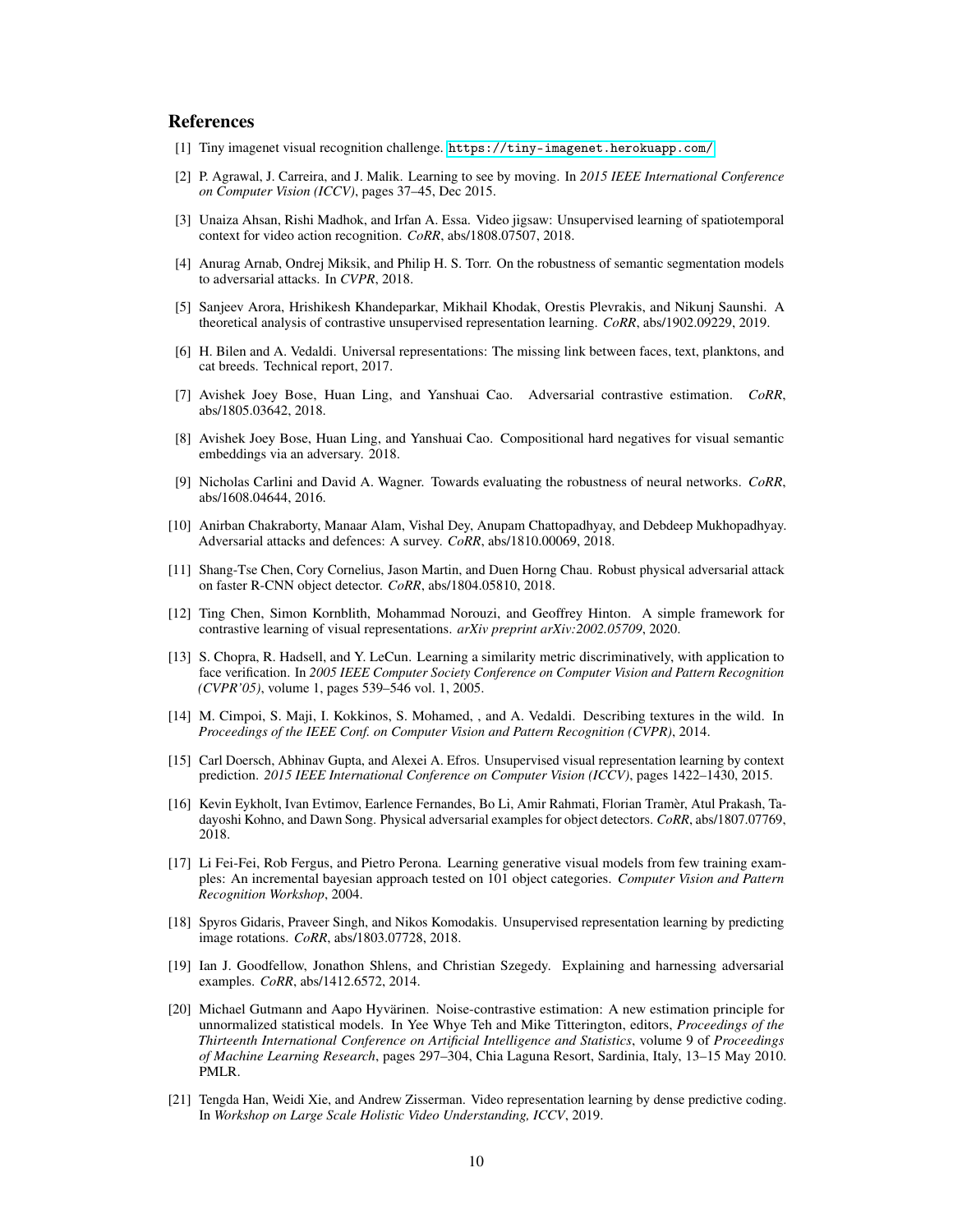- <span id="page-10-4"></span>[22] Kaiming He, Haoqi Fan, Yuxin Wu, Saining Xie, and Ross Girshick. Momentum contrast for unsupervised visual representation learning. *arXiv preprint arXiv:1911.05722*, 2019.
- <span id="page-10-5"></span>[23] Aapo Hyvärinen and Hiroshi Morioka. Unsupervised feature extraction by time-contrastive learning and nonlinear ica. In R. Garnett, D.D. Lee, U. von Luxburg, I. Guyon, and M. Sugiyama, editors, *Advances in Neural Information Processing Systems*, number NIPS 2016 in Advances in neural information processing systems, pages 3772–3780, United States, 2016. Neural Information Processing Systems Foundation.
- <span id="page-10-14"></span>[24] Andrew Ilyas, Shibani Santurkar, Dimitris Tsipras, Logan Engstrom, Brandon Tran, and Aleksander Madry. Adversarial examples are not bugs, they are features. In *NeurIPS*, 2019.
- <span id="page-10-0"></span>[25] Longlong Jing and Yingli Tian. Self-supervised visual feature learning with deep neural networks: A survey. *CoRR*, abs/1902.06162, 2019.
- <span id="page-10-17"></span>[26] Prannay Khosla, Piotr Teterwak, Chen Wang, Aaron Sarna, Yonglong Tian, Phillip Isola, Aaron Maschinot, Ce Liu, and Dilip Krishnan. Supervised contrastive learning. *arXiv preprint arXiv:2004.11362*, 2020.
- <span id="page-10-3"></span>[27] Dahun Kim, Donghyeon Cho, Donggeun Yoo, and In So Kweon. Learning image representations by completing damaged jigsaw puzzles. *CoRR*, abs/1802.01880, 2018.
- <span id="page-10-18"></span>[28] Jonathan Krause, Michael Stark, Jia Deng, and Li Fei-Fei. 3d object representations for fine-grained categorization. In *4th International IEEE Workshop on 3D Representation and Recognition (3dRR-13)*, Sydney, Australia, 2013.
- <span id="page-10-16"></span>[29] Alex Krizhevsky. Learning multiple layers of features from tiny images. 2009.
- <span id="page-10-7"></span>[30] B. G. Vijay Kumar, Ben Harwood, Gustavo Carneiro, Ian D. Reid, and Tom Drummond. Smart mining for deep metric learning. *CoRR*, abs/1704.01285, 2017.
- <span id="page-10-10"></span>[31] Alexey Kurakin, Ian J. Goodfellow, and Samy Bengio. Adversarial examples in the physical world. *CoRR*, abs/1607.02533, 2016.
- <span id="page-10-12"></span>[32] Alexey Kurakin, Ian J. Goodfellow, and Samy Bengio. Adversarial machine learning at scale. *CoRR*, abs/1611.01236, 2016.
- <span id="page-10-2"></span>[33] Gustav Larsson, Michael Maire, and Gregory Shakhnarovich. Learning representations for automatic colorization. *CoRR*, abs/1603.06668, 2016.
- <span id="page-10-1"></span>[34] Hsin-Ying Lee, Jia-Bin Huang, Maneesh Singh, and Ming-Hsuan Yang. Unsupervised representation learning by sorting sequences. *CoRR*, abs/1708.01246, 2017.
- <span id="page-10-13"></span>[35] Saehyung Lee, Hyun-Gyu Lee, and Sungroh Yoon. Adversarial vertex mixup: Toward better adversarially robust generalization. *ArXiv*, abs/2003.02484, 2020.
- <span id="page-10-15"></span>[36] Hong Liu, Mingsheng Long, Jianmin Wang, and Michael Jordan. Transferable adversarial training: A general approach to adapting deep classifiers. In Kamalika Chaudhuri and Ruslan Salakhutdinov, editors, *Proceedings of the 36th International Conference on Machine Learning*, volume 97 of *Proceedings of Machine Learning Research*, pages 4013–4022, Long Beach, California, USA, 09–15 Jun 2019. PMLR.
- <span id="page-10-20"></span>[37] Aleksander Madry, Aleksandar Makelov, Ludwig Schmidt, Dimitris Tsipras, and Adrian Vladu. Towards deep learning models resistant to adversarial attacks. In *International Conference on Learning Representations*, 2018.
- <span id="page-10-19"></span>[38] S. Maji, J. Kannala, E. Rahtu, M. Blaschko, and A. Vedaldi. Fine-grained visual classification of aircraft. Technical report, 2013.
- <span id="page-10-6"></span>[39] Ishan Misra and Laurens van der Maaten. Self-supervised learning of pretext-invariant representations. In *CVPR*, 2020.
- <span id="page-10-9"></span>[40] Ishan Misra, C. Lawrence Zitnick, and Martial Hebert. Unsupervised learning using sequential verification for action recognition. *CoRR*, abs/1603.08561, 2016.
- <span id="page-10-8"></span>[41] T. Miyato, S. Maeda, M. Koyama, and S. Ishii. Virtual adversarial training: A regularization method for supervised and semi-supervised learning. *IEEE Transactions on Pattern Analysis and Machine Intelligence*, 41(8):1979–1993, 2019.
- <span id="page-10-11"></span>[42] Seyed-Mohsen Moosavi-Dezfooli, Alhussein Fawzi, Omar Fawzi, and Pascal Frossard. Universal adversarial perturbations. *CoRR*, abs/1610.08401, 2016.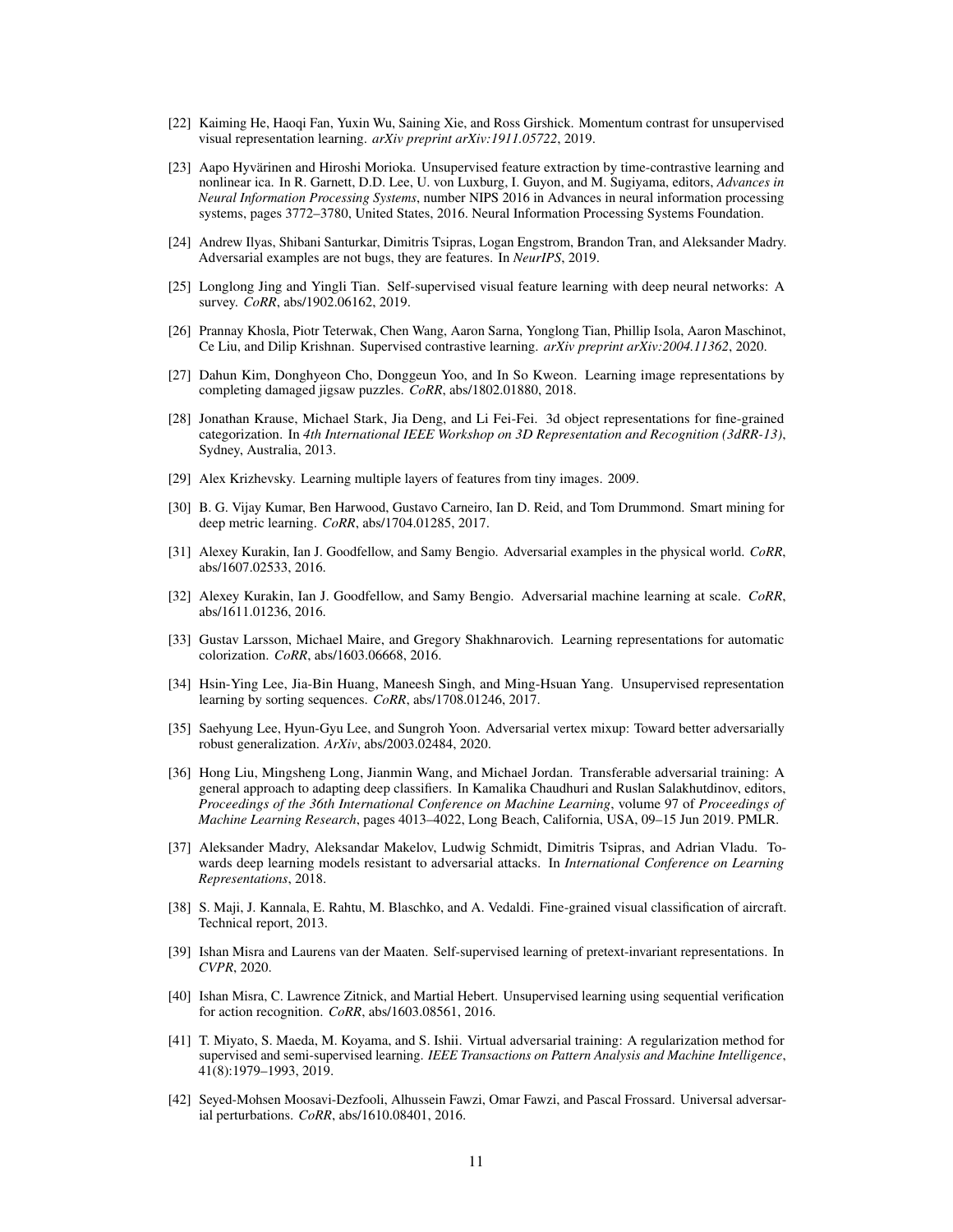- <span id="page-11-14"></span>[43] Seyed-Mohsen Moosavi-Dezfooli, Alhussein Fawzi, and Pascal Frossard. Deepfool: a simple and accurate method to fool deep neural networks. *CoRR*, abs/1511.04599, 2015.
- <span id="page-11-2"></span>[44] T. Nathan Mundhenk, Daniel Ho, and Barry Y. Chen. Improvements to context based self-supervised learning. *CoRR*, abs/1711.06379, 2017.
- <span id="page-11-17"></span>[45] Muzammal Naseer, Salman Khan, Munawar Hayat, Fahad Shahbaz Khan, and Fatih Porikli. A selfsupervised approach for adversarial robustness. In *IEEE/CVF Conference on Computer Vision and Pattern Recognition (CVPR)*, June 2020.
- <span id="page-11-21"></span>[46] M-E. Nilsback and A. Zisserman. Automated flower classification over a large number of classes. In *Proceedings of the Indian Conference on Computer Vision, Graphics and Image Processing*, Dec 2008.
- <span id="page-11-1"></span>[47] Mehdi Noroozi and Paolo Favaro. Unsupervised learning of visual representations by solving jigsaw puzzles. *CoRR*, abs/1603.09246, 2016.
- <span id="page-11-13"></span>[48] Nicolas Papernot, Patrick D. McDaniel, Somesh Jha, Matt Fredrikson, Z. Berkay Celik, and Ananthram Swami. The limitations of deep learning in adversarial settings. *CoRR*, abs/1511.07528, 2015.
- <span id="page-11-20"></span>[49] O. M. Parkhi, A. Vedaldi, A. Zisserman, and C. V. Jawahar. Cats and dogs. In *IEEE Conference on Computer Vision and Pattern Recognition*, 2012.
- <span id="page-11-11"></span>[50] Omkar M. Parkhi, Andrea Vedaldi, and Andrew Zisserman. Deep face recognition. In Xianghua Xie, Mark W. Jones, and Gary K. L. Tam, editors, *Proceedings of the British Machine Vision Conference (BMVC)*, pages 41.1–41.12. BMVA Press, September 2015.
- <span id="page-11-0"></span>[51] Deepak Pathak, Philipp Krähenbühl, Jeff Donahue, Trevor Darrell, and Alexei A. Efros. Context encoders: Feature learning by inpainting. *CoRR*, abs/1604.07379, 2016.
- <span id="page-11-6"></span>[52] Ishan Misra Pedro Morgado, Nuno Vasconcelos. Audio-visual instance discrimination with cross-modal agreement. *https://arxiv.org/abs/2004.12943*, 2020.
- <span id="page-11-19"></span>[53] S-A. Rebuffi, H. Bilen, and A. Vedaldi. Learning multiple visual domains with residual adapters. In *Neural Information Processing Systems (NeurIPS)*, 2017.
- <span id="page-11-8"></span>[54] Florian Schroff, Dmitry Kalenichenko, and James Philbin. Facenet: A unified embedding for face recognition and clustering. *CoRR*, abs/1503.03832, 2015.
- <span id="page-11-4"></span>[55] Pierre Sermanet, Corey Lynch, Jasmine Hsu, and Sergey Levine. Time-contrastive networks: Selfsupervised learning from multi-view observation. *CoRR*, abs/1704.06888, 2017.
- <span id="page-11-5"></span>[56] Pierre Sermanet, Corey Lynch, Jasmine Hsu, and Sergey Levine. Time-contrastive networks: Selfsupervised learning from multi-view observation. *CoRR*, abs/1704.06888, 2017.
- <span id="page-11-16"></span>[57] Ali Shafahi, Mahyar Najibi, Amin Ghiasi, Zheng Xu, John P. Dickerson, Christoph Studer, Larry S. Davis, Gavin Taylor, and Tom Goldstein. Adversarial training for free! *CoRR*, abs/1904.12843, 2019.
- <span id="page-11-10"></span>[58] E. Simo-Serra, E. Trulls, L. Ferraz, I. Kokkinos, P. Fua, and F. Moreno-Noguer. Discriminative learning of deep convolutional feature point descriptors. In *2015 IEEE International Conference on Computer Vision (ICCV)*, pages 118–126, 2015.
- <span id="page-11-7"></span>[59] Kihyuk Sohn. Improved deep metric learning with multi-class n-pair loss objective. In D. D. Lee, M. Sugiyama, U. V. Luxburg, I. Guyon, and R. Garnett, editors, *Advances in Neural Information Processing Systems 29*, pages 1857–1865. Curran Associates, Inc., 2016.
- <span id="page-11-12"></span>[60] Hyun Oh Song, Yu Xiang, Stefanie Jegelka, and Silvio Savarese. Deep metric learning via lifted structured feature embedding. *CoRR*, abs/1511.06452, 2015.
- <span id="page-11-15"></span>[61] Jiawei Su, Danilo Vasconcellos Vargas, and Kouichi Sakurai. One pixel attack for fooling deep neural networks. *CoRR*, abs/1710.08864, 2017.
- <span id="page-11-9"></span>[62] Yumin Suh, Bohyung Han, Wonsik Kim, and Kyoung Mu Lee. Stochastic class-based hard example mining for deep metric learning. In *The IEEE Conference on Computer Vision and Pattern Recognition (CVPR)*, June 2019.
- <span id="page-11-3"></span>[63] Yonglong Tian, Dilip Krishnan, and Phillip Isola. Contrastive multiview coding. *arXiv preprint arXiv:1906.05849*, 2019.
- <span id="page-11-18"></span>[64] Florian Tramèr and Dan Boneh. Adversarial training and robustness for multiple perturbations. *CoRR*, abs/1904.13000, 2019.